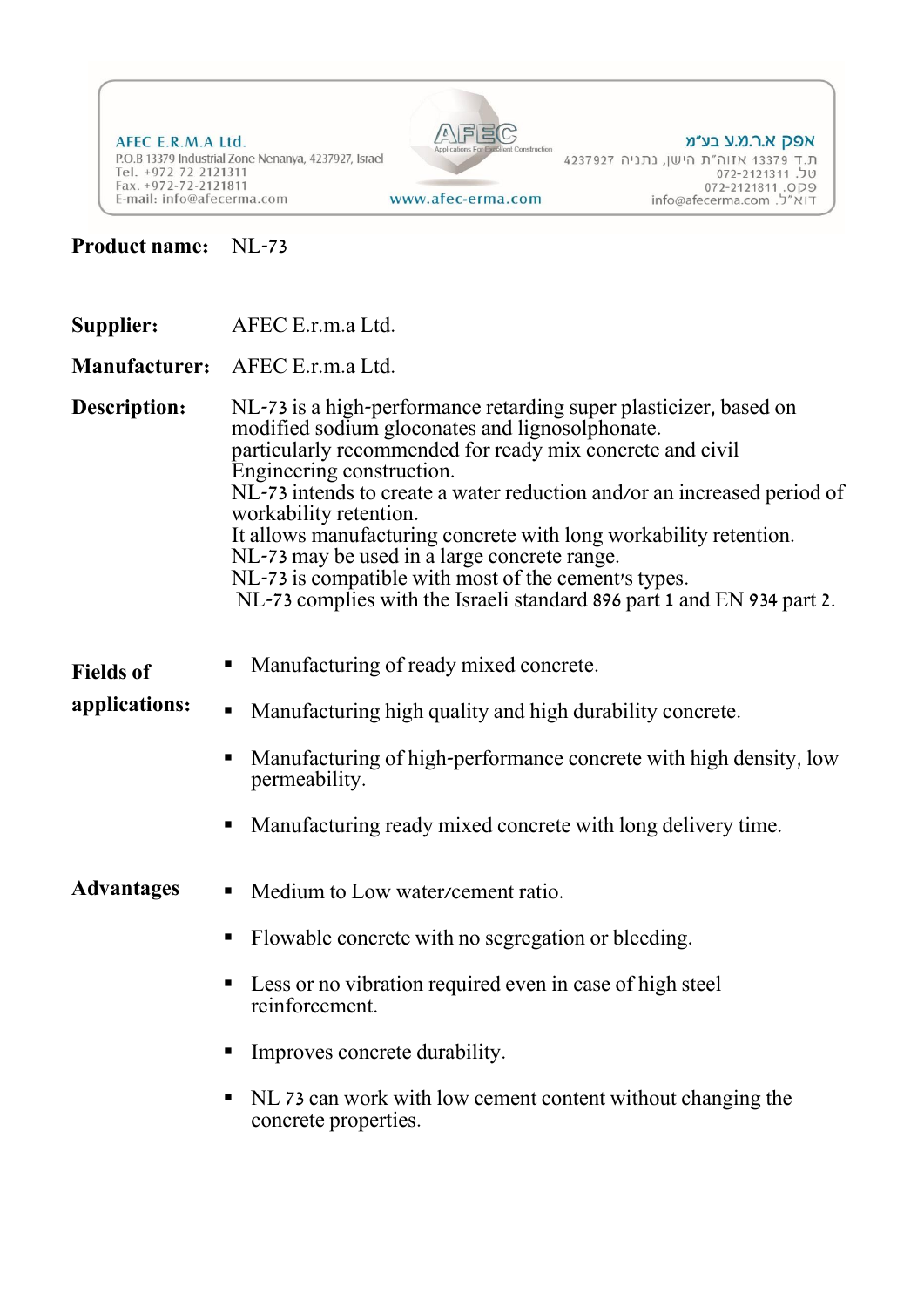AFEC E.R.M.A Ltd. P.O.B 13379 Industrial Zone Nenanya, 4237927, Israel<br>Tel. +972-72-2121311<br>Fax. +972-72-2121811 E-mail: info@afecerma.com



## אפק א.ר.מ.ע בע״מ

ת.ד 13379 אזוה״ת הישן, נתניה 4237927<br>ת.ד 13379 אזוה״ת הישן, נתניה 4237927<br>072-2121811 .op9<br>info@afecerma.com

www.afec-erma.com

| <b>Properties:</b>                        | Color: Brown                                                                                                                                                                                                                                                                      | Nature: Liquid                                                       |  |
|-------------------------------------------|-----------------------------------------------------------------------------------------------------------------------------------------------------------------------------------------------------------------------------------------------------------------------------------|----------------------------------------------------------------------|--|
|                                           | PH: $6 \pm 2$                                                                                                                                                                                                                                                                     | Density: $1.14 \pm 0.03$                                             |  |
|                                           | $\overline{\text{Na2O}}$ equivalent: < 1,0 %                                                                                                                                                                                                                                      | Cl <sup><math>\overline{C}</math></sup> ions contents: $\leq 0.02$ % |  |
|                                           | Dry extract (EN 480-8): $24 \pm 1$                                                                                                                                                                                                                                                | Dry extract (halogen): $24 \pm 1$                                    |  |
| Direction of<br>use:                      | NL-73 can be put in the mixer with the first amount of water before the<br>dry ingredients. The mixture should be mixed for 5 minutes in the<br>fastest range possible.<br>Correct the needed water content.<br>At site before discharging mix at high speed for several minutes. |                                                                      |  |
| <b>Precautions</b><br>and<br>limitations: | Overdose of NL-73 will make the mix unworkable and with a long<br>initial setting time.                                                                                                                                                                                           |                                                                      |  |
| <b>Remarks:</b><br><b>Accumulation:</b>   | Before beginning the work, you should make a trail mix at the<br>laboratory and adjust the concretes desired properties.<br>Liquid                                                                                                                                                |                                                                      |  |
| <b>Chemical</b><br><b>Stability:</b>      | Stable between 6°c-55°c                                                                                                                                                                                                                                                           |                                                                      |  |
| <b>Influence:</b>                         | <b>Possible health</b> Low toxic range. Do not swallow.                                                                                                                                                                                                                           |                                                                      |  |
| <b>First aid</b>                          | Rinse with water and seek medical advice.                                                                                                                                                                                                                                         |                                                                      |  |
| <b>Personal</b>                           | Do not inhale! Protect eyes during use. Use relevant shield. Rinse<br>hands after use.                                                                                                                                                                                            |                                                                      |  |